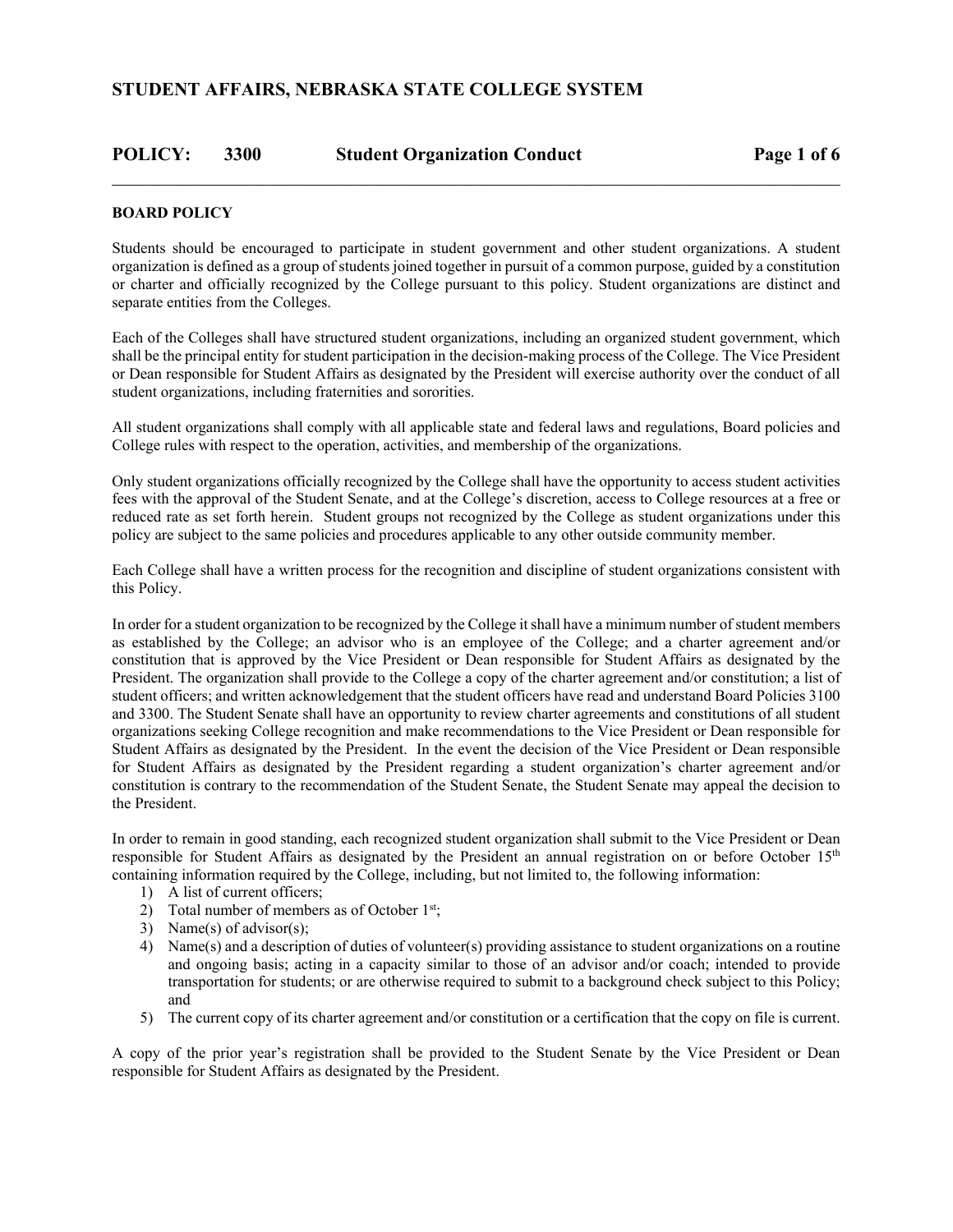| <b>POLICY:</b> | 3300 | <b>Student Organization Conduct</b> | Page 2 of 6 |
|----------------|------|-------------------------------------|-------------|
|                |      |                                     |             |

Annually the College shall provide the following to the officers and advisor for each recognized student organization:

- 1) A copy of Board Policies 3100, 3300 and any other relevant policies;
- 2) Applicable College rules, procedures, and forms; and
- 3) Recommended practices regarding cash handling, accountability, and record keeping.

The Student Senate may establish requirements for student organizations as a condition of eligibility to receive student activity fees, so long as the requirements are consistent with Board Policies. The Student Senate may request that the College revoke recognition of a student organization for failing to comply with established requirements and/or Board Policies.

### Constitution/Charter Agreement

 All new charter agreements and/or constitutions and any revisions to existing charter agreements and/or constitutions must be approved by the Vice President or Dean responsible for Student Affairs as designated by the President. Charter agreements and/or constitutions for recognized student organizations must comply with all applicable state and federal laws and regulations, Board policies and College rules, including the College's non-discrimination policy. The charter agreement and/or constitution of an organization must affirmatively state that membership in the organization is open and the organization will not discriminate on the basis of race, color, national origin, sex, sexual orientation, gender identity, disability, religion, or age. An organization exempt under Title IX may maintain its single-gender membership and may modify the non-discrimination statement in its charter and/or constitution to reflect its exempt status.

### Advisors

Each recognized student organization shall have an advisor who is an employee of the College.

Advisors may be assigned by the College to assist a particular recognized student organization; or, advisors may work with the recognized student organization in a volunteer capacity as service to the College, community, and profession, if approved as a volunteer by the Vice President or Dean responsible for Student Affairs as designated by the President. Advisors are presumed to be working within the course and scope of their employment when performing the duties of an advisor, regardless of whether they are working in a volunteer capacity.

The role of an advisor is to communicate with, guide, and assist the organization; attend organization meetings, events, and fundraisers; be knowledgeable of all policies that may impact the organization; and monitor compliance with Board and College policies and budgetary/financial guidelines established by the College and student government.

An advisor is not required to accompany a student organization while traveling. However, a student organization may request that an advisor accompany the student organization when traveling. A student organization may also be required by the Vice President or Dean responsible for Student Affairs as designated by the President to be accompanied by an advisor when traveling, if warranted by individual circumstances. All travel by an advisor must be approved pursuant to established Board and College rules and procedures.

### Volunteers

A "volunteer" is any individual who chooses to perform services without compensation or expectation of compensation at the direction of, and on behalf of, a student organization. A member of the student organization is not considered a volunteer. Advisors who are volunteers are governed by Board Policy 5025.

Student organizations are responsible for the training and supervision of their volunteers. A volunteer who provides assistance in person to student organizations on a routine and ongoing basis; and acts in a capacity similar to those of an advisor and/or coach shall be subject to a criminal background check at the expense of the student organization.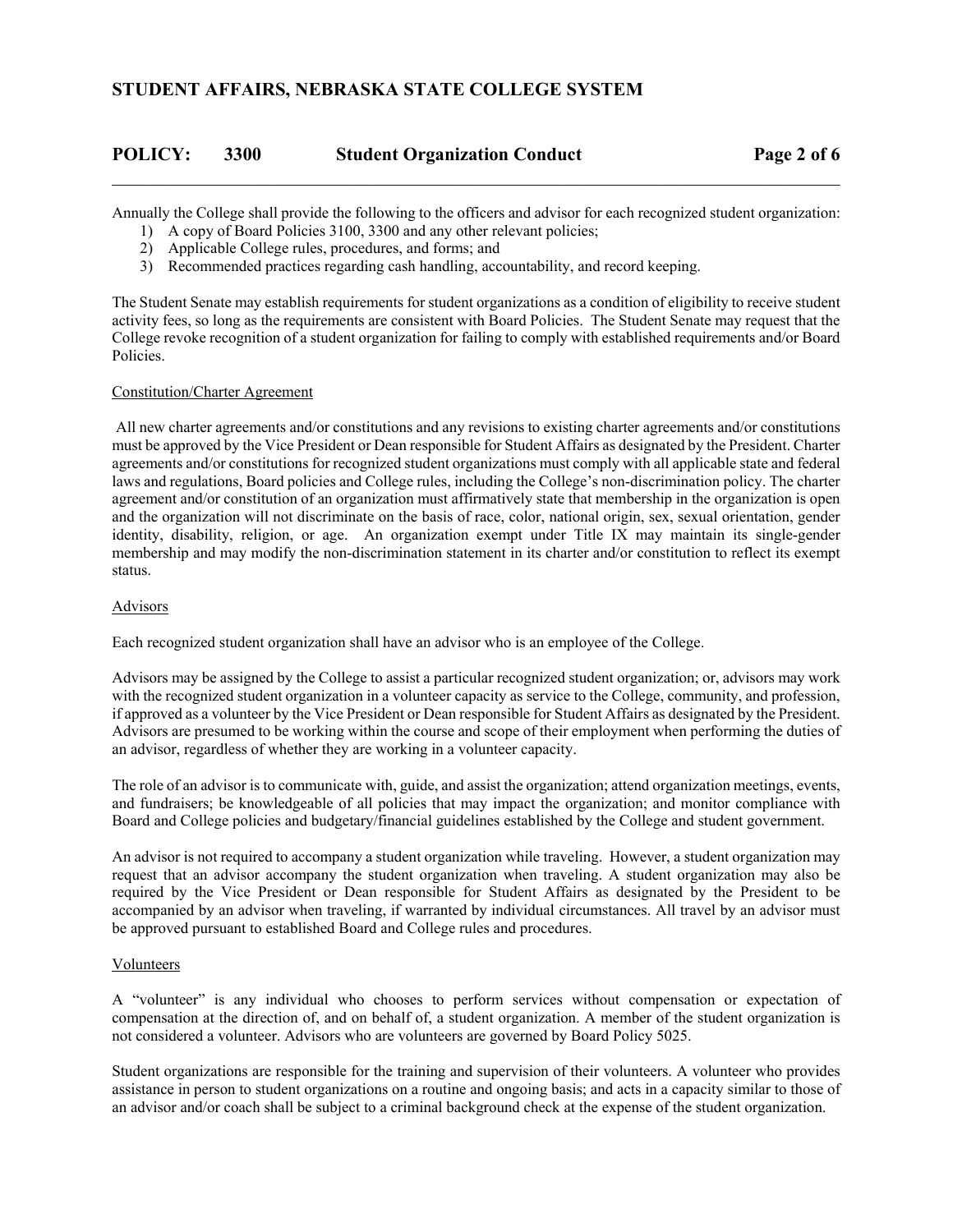# **POLICY: 3300 Student Organization Conduct Page 3 of 6**

A student organization may submit a request to the College that a volunteer driver be authorized to operate a state owned vehicle pursuant to Board Policy 6100. The volunteer cannot be a student. The College is not responsible for finding a volunteer on behalf of the student organization. The volunteer would be a volunteer on behalf of the College subject to Board Policy 5025 for purposes of operating a state vehicle and required to satisfy all requirements set forth in Board Policy 6100. Approval of the volunteer is entirely within the discretion of the College.

### Funding

Student organizations may receive funds from the following sources:

- Student activity fees in an amount to be determined by the Student Senate of the College; and
- Donations from individuals, businesses, or other entities and proceeds from fundraising activities conducted in compliance with this policy.

Student organizations shall not receive any College or Foundation funds.

Nothing herein shall prohibit the College from working with student organizations to co-fund activities or events for students. Any activities, or events co-funded by the College and one or more student organization shall be open to any qualified student and not limited to members of the student organization. An event or activity attended solely by members of the student organization(s) involved, cannot be co-funded by the College. Plans to co-fund an activity or event, must be in writing and specifically identify the costs to be paid by the College and by the student organization(s). If a contract requires payment from both the College and the student organization, the portion to be paid by the student organization must be paid from student activity fees.

To the extent the College and the student organization(s) are co-funding transportation costs associated with a cofunded activity or event, any portion of the costs allocated to the student organization(s) must be paid from student activity fees.

Travel expenses for advisors traveling with student organizations may be paid by the College or by the student organization. Reimbursement of expenses cannot be made directly to the advisor from the student organization. All travel expenses for advisors must be done through normal College procedures.

#### College Resources

College resources may be available to recognized student organizations at a free or reduced rate at the discretion of the College including, but not limited to, copiers, computers, mail, email, postal services, building use, and state cars. College resources shall only be made available to the recognized student organization, if the organization has available allocations to cover the applicable resource cost from the student activity fees, which are in the College accounts, or outside bank accounts. Use of any College resources must be in accordance with College policies. Such College resources shall not include the use of College or Foundation funds.

#### **Contracts**

All student organizations wishing to enter into agreements or contracts with persons, corporations or organizations, external to the College community, must have approval by the College Vice President for Administration and Finance, or his or her designee, prior to entering into such an agreement or contract in order to ensure that (a) the contract does not create inappropriate or unanticipated liability for the College and the Board of Trustees; (b) if the student organization intends to utilize its student activity fees, the use of the fees is appropriate and sufficient funds exist to cover the cost of the contract, and (c) if the contract includes the utilization of College facilities and/or resources, that the student organization has complied with all requirements for the use of such facilities and/or resources. The appropriate student organization officer shall sign contracts on behalf of the student organization. The College shall not sign contracts on behalf of student organizations. However, contracts that include the utilization of College facilities and/or other resources of the College for an event must be approved in advance and also be signed by the College President or Vice President for Administration and Finance.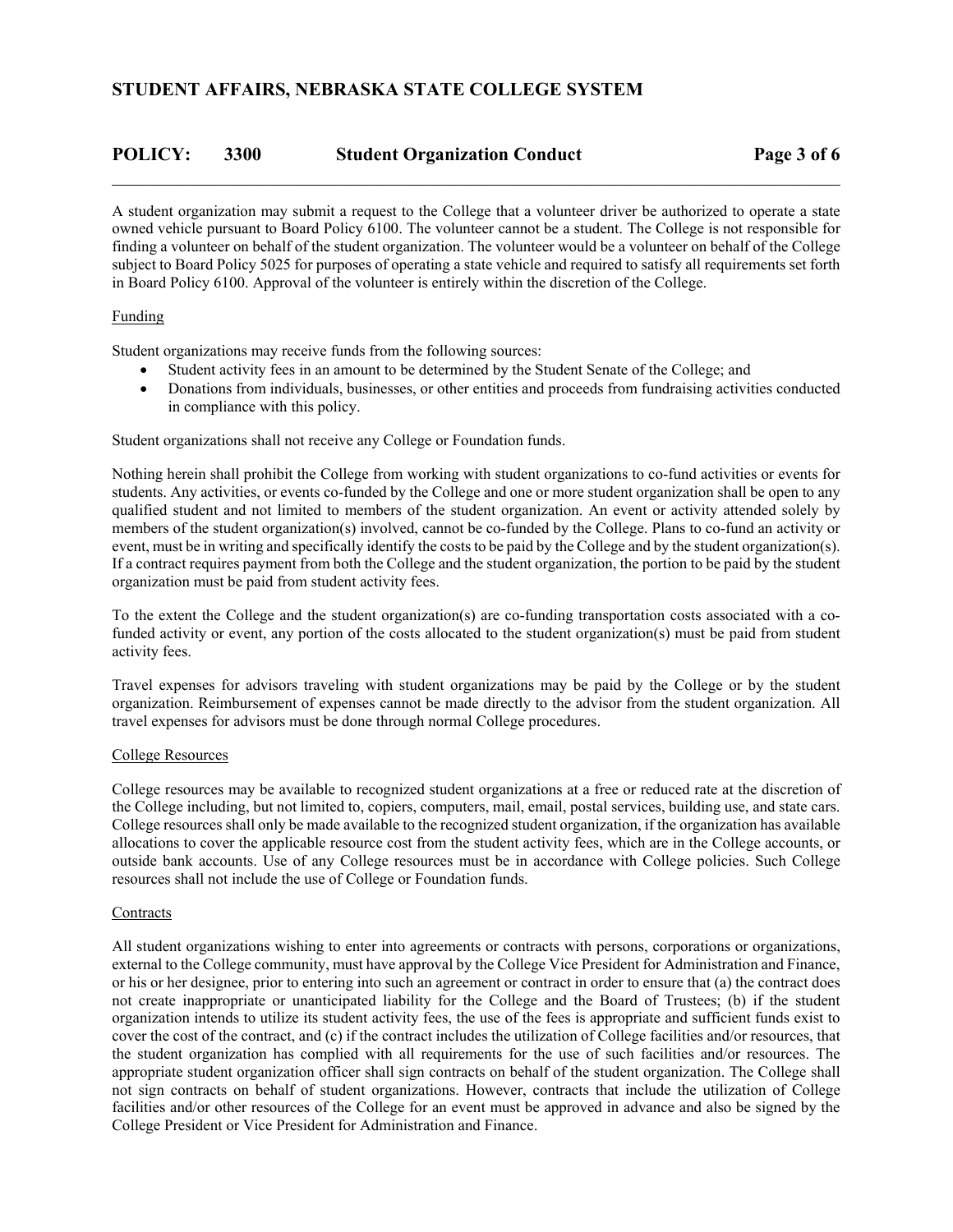# **POLICY: 3300 Student Organization Conduct Page 4 of 6**

#### Finances

All student organizations are responsible for maintaining their own bank accounts outside of the College and College Foundation for funds from student organization fundraising or other activities. No College or Foundation tax identification numbers shall be used on these accounts. Student organization funds held in such accounts do not belong to the College or Foundation and an accounting for those funds will not be included as part of the College's or Foundation's audit. Student organizations are financially and legally responsible for deposits to and expenditures from their accounts.

College employees including, but not limited to, student organization advisors may not be signatories on student organization bank accounts.

#### Fundraising Activities

Student organizations may wish to collect money through fundraising activities to support their activities and functions. For purposes of this policy, fundraising is defined as collecting money through donations, sales, and/or event programming for the purposes of budget enhancement.

Only recognized student organizations may conduct fundraising on campus. Permission for conducting fundraising activities must be obtained in advance by completing the required College form and obtaining necessary College approvals.

The purpose of the funds that will be raised must be consistent with the Code of Conduct and other applicable policies of the College and all activities associated with the fundraising must be in compliance with applicable federal, state, and local rules and regulations.

The Board acknowledges that this policy may not anticipate every possible issue that may arise with respect to fundraising activities. As a result, the Colleges have the right to impose reasonable restrictions and/or requirements with respect to the time, place and manner of fundraising activities.

#### **Insurance**

The Board of Trustees' insurance coverage for each College does not extend to student organizations. Student organizations should conduct business with that understanding and must accurately represent their insurance status to organization members and outside entities. However, all co-funded activities and events, are to be considered College activities and events for insurance purposes unless otherwise agreed to in writing by the College and the student organization(s) involved.

Student organizations are allowed to independently seek insurance coverage for the benefit for their members.

#### Student Organization Misconduct

Student organization misconduct which may rise to sanctions includes:

- 1) Failure to comply with applicable state laws and regulations, federal laws and regulations, Board policies and/or College rules;
- 2) Engaging in conduct which constitutes student misconduct as outlined in Board Policy 3100; or
- 3) Creating, supporting, or fostering an environment which allows, encourages, or otherwise contributes to student misconduct as outlined in Board Policy 3100.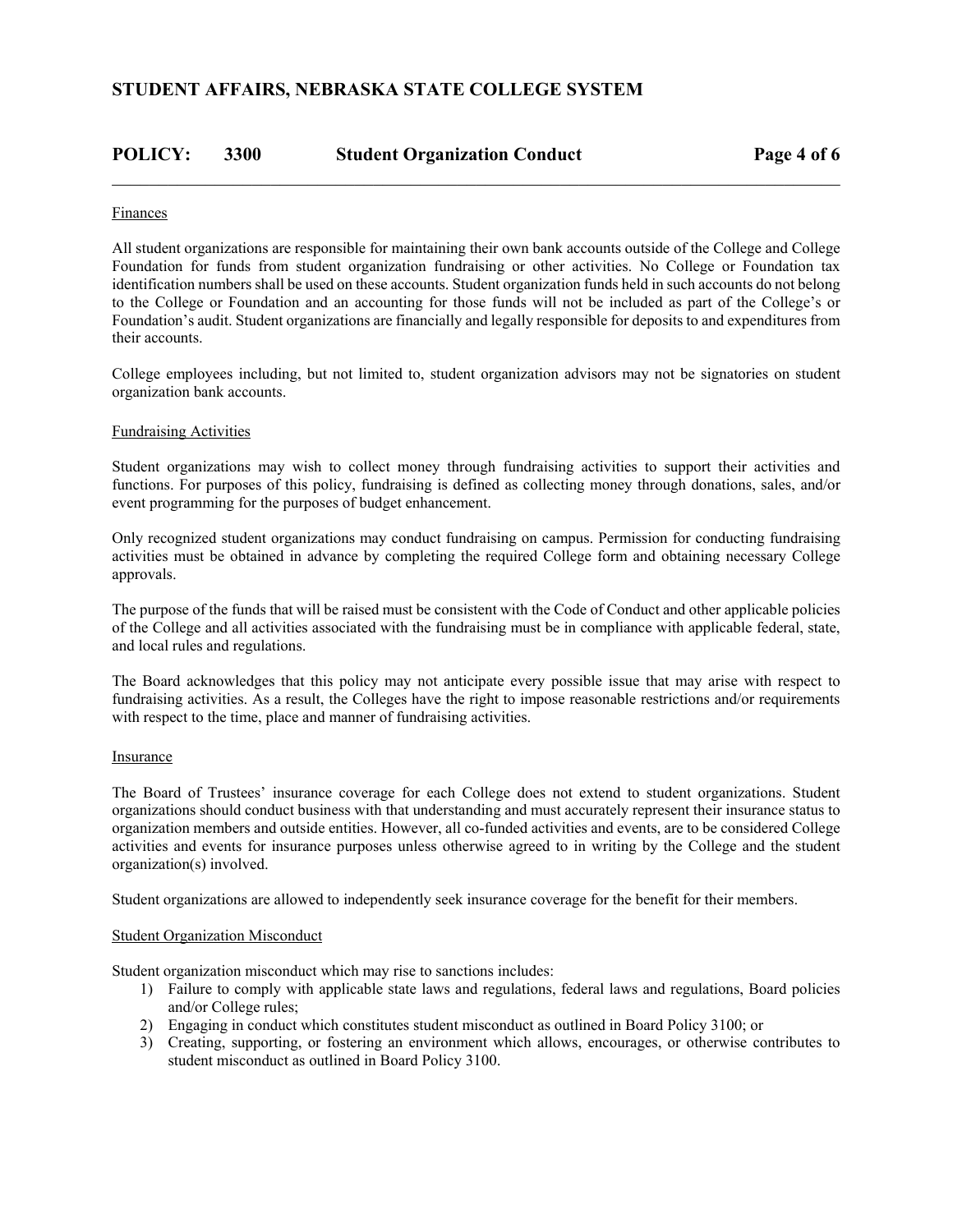### **POLICY: 3300 Student Organization Conduct Page 5 of 6**

Reports of any student organization misconduct should be referred to the Vice President or Dean responsible for Student Affairs as designated by the President. When the Vice President or Dean responsible for Student Affairs as designated by the President receives a verbal or written report or otherwise becomes aware of a student organization's alleged misconduct, the Vice President or Dean responsible for Student Affairs as designated by the President will conduct an investigation. Student organizations are encouraged to self-report misconduct and take affirmative steps to address misconduct. Nothing herein shall prevent the Vice President or Dean responsible for Student Affairs as designated by the President from conducting an initial inquiry to determine whether sufficient information exists to warrant an investigation. Allegations of sex harassment or sexual violence shall be addressed as described in Board Policy 3200; Sexual Violence or Sexual Harassment, Reporting, Policies and Procedures.

#### Investigation and Discipline

In conducting the investigation, the Vice President or Dean responsible for Student Affairs as designated by the President shall:

- 1) Notify the College President of the allegations;
- 2) Notify the leadership of the student organization and the national organization, if any, in writing of the general nature of the alleged misconduct and that an investigation will be conducted;
- 3) Interview student organization leadership, witnesses, and any individuals involved in the conduct at issue; and
- 4) Collect any physical evidence available, including, but not limited to, photos, video or documents.

The student organization leadership may admit the alleged misconduct and voluntarily subject itself to the discipline of the Vice President or Dean responsible for Student Affairs as designated by the President.

Upon completion of the investigation, the Vice President or Dean responsible for Student Affairs as designated by the President will review the information regarding the alleged misconduct. In determining whether or not misconduct has occurred, the Vice President or Dean responsible for Student Affairs as designated by the President will use the preponderance of evidence standard of proof. A preponderance of evidence means that it is more likely than not that misconduct occurred.

Upon completion of his or her review, the Vice President or Dean responsible for Student Affairs as designated by the President shall issue a finding that:

- 1) The alleged misconduct is not substantiated and no further action is necessary; or
- 2) The alleged misconduct is substantiated and sanctions will be levied against the student organization.

If the misconduct is found to be substantiated, the Vice President or Dean responsible for Student Affairs as designated by the President shall determine the appropriate sanction to be levied against the organization. In determining the appropriate sanction, the Vice President or Dean responsible for Student Affairs as designated by the President should consider the nature and severity of the misconduct; whether the student organization self-reported the misconduct; the willingness of the student organization to take responsibility for the misconduct; the level of cooperation received from the student organization in the investigation; and any other relevant facts.

The Vice President or Dean responsible for Student Affairs as designated by the President shall notify the College President, the leadership of the student organization, and the national organization, if any, of his or her findings in writing. If the misconduct is found to be substantiated, the notice shall include the sanctions to be levied against the organization and the student organization's right to appeal the decision to the College President.

If it is determined that the organization's recognition is revoked, the notice shall state a specific period of time that must lapse before the organization can reapply for recognition and what actions must be taken prior to its application.